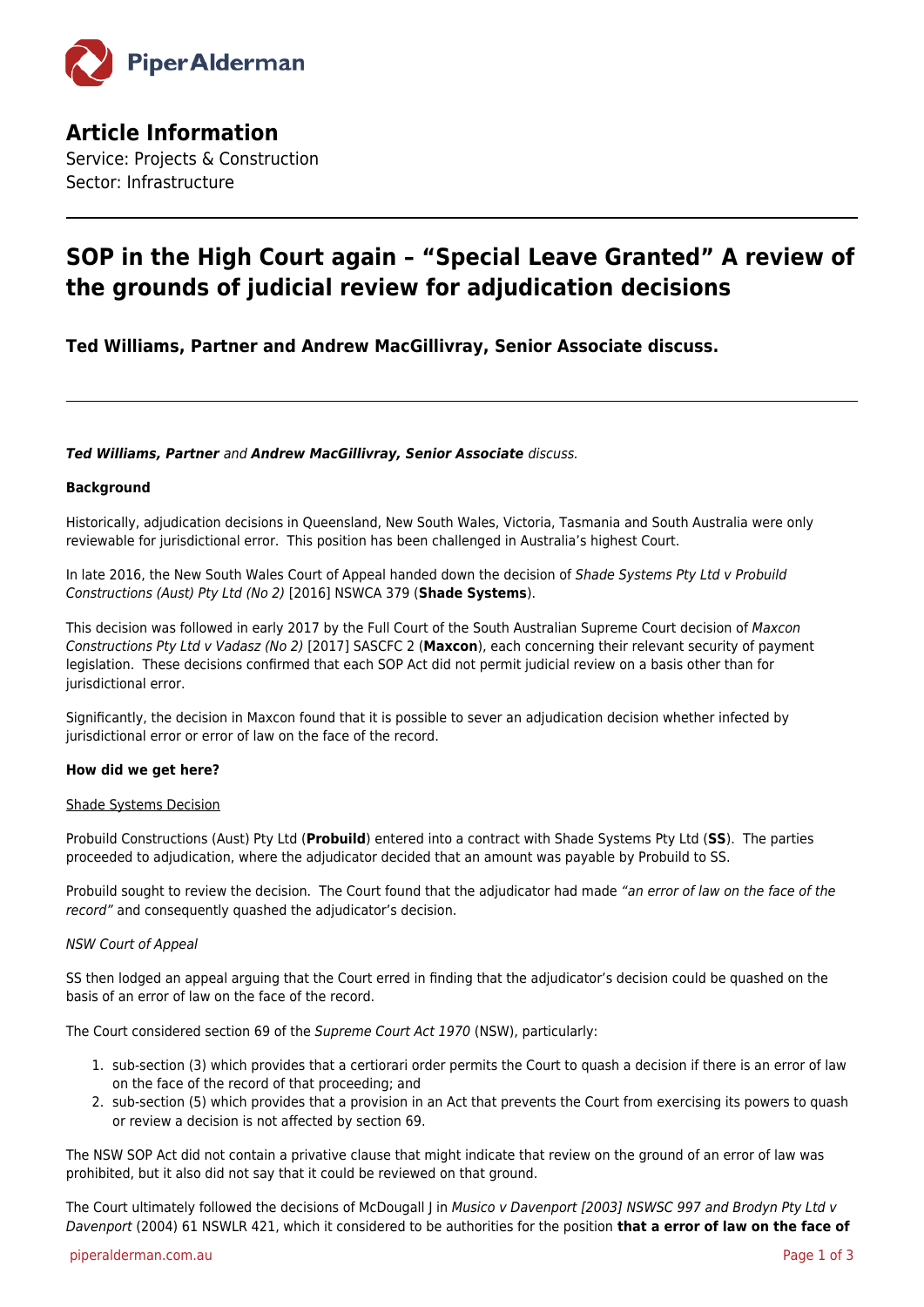# **PiperAlderman**

#### **the record was not a ground of review**.

The Court remarked that a contrary view would undermine the purpose of the NSW SOP Act, namely the fast resolution of payment disputes.

#### Maxcon Decision

Maxcon entered into a contract with Mr Vadasz (**Vadasz**). Vadasz served a payment claim pursuant to the SA SOP Act. The parties proceeded to adjudication where Vadasz was awarded the full amount claimed.

Maxcon sought a review of the decision. Although there were two issues for determination, only one was subject to the appeal to the High Court. In respect of that issue, the Court found that the adjudicator made an error of law in a finding regarding a retention clause in the contract.

However, that error was neither a jurisdictional error nor an error of law on the face of the record.

#### Full Court of the Supreme Court

Maxcon appealed the decision. In respect of the retention clause issue, Blue J (with whom Lovell J agreed) found, that the:

- 1. adjudicator did not make a jurisdictional error in construing the contract's retention clause; and
- 2. adjudicator's error was an error of law on the face of the record, however this did not render the adjudicator's decision void.

Whilst Blue J indicated that he was not able to conclude that the SA SOP Act excluded judicial review of an adjudication decision on the ground of error of law on the face of the record [at 186], his Honour followed the decision of Shade Systems Pty Ltd v Probuild Constructions (Aust) Pty Ltd (No 2) [2016] NSWCA 379 as the decision was not "plainly wrong" [at 208]."

His Honour concluded that the SA SOP Act impliedly excluded certiorari in respect of an adjudication decision on the ground of an error of law on the face of the record [at 209].

Blue J further remarked that if the adjudicator had made a jurisdictional error, the determination could be severed, by holding Maxcon liable for only the amount that was not affected by the jurisdictional error.

#### **High Court**

Probuild and Maxcon both appealed the decision to the High Court. As the decisions raised the same point of law, the High Court heard the special leave applications together.

#### Arguments for Special Leave

#### Appellants grounds

Maxcon sought leave from the High Court on the following grounds:

1. **Ground 1** – Whether the adjudicator's error in construing section 12 of the NSW SOP Act (which had been held to be an error of law) was a **jurisdictional error**.

Counsel pointed out the judgments of Basten J (in NSW) and Blue J (in SA) as to the effects of allowing certiorari to lie in respect of jurisdictional error and error of law on the face of the record. Reference was also made to Hinton J's (in NSW) dissenting judgment, particularly his conclusion that the adjudicator's decision was a jurisdictional error because NSW SOP Act which contained the provision which the adjudicator misconstrued (s 12 of the NSW SOP Act) also gave the adjudicator the power to make the adjudication decision.

Counsel submitted that consideration of this issue would also clarify whether the SOP Act impliedly excludes an error of law on the face of the record.

2. **Ground 2** – Counsel also raised the issue of what relief should be granted if the Court had the power to grant certiorari, whether on the basis of jurisdictional error or an error of law on the face of the record where that error affects part, but not all of the adjudicator's decision.

Counsel for Maxcon referred to Blue J's judgment (in SA) where his Honour considered that the Court would have a power to sever an adjudicator's determination if it were affected by either jurisdictional error or an error of law on the face of the record. It was argued that this position was incorrect because the nature of the adjudicator's power was